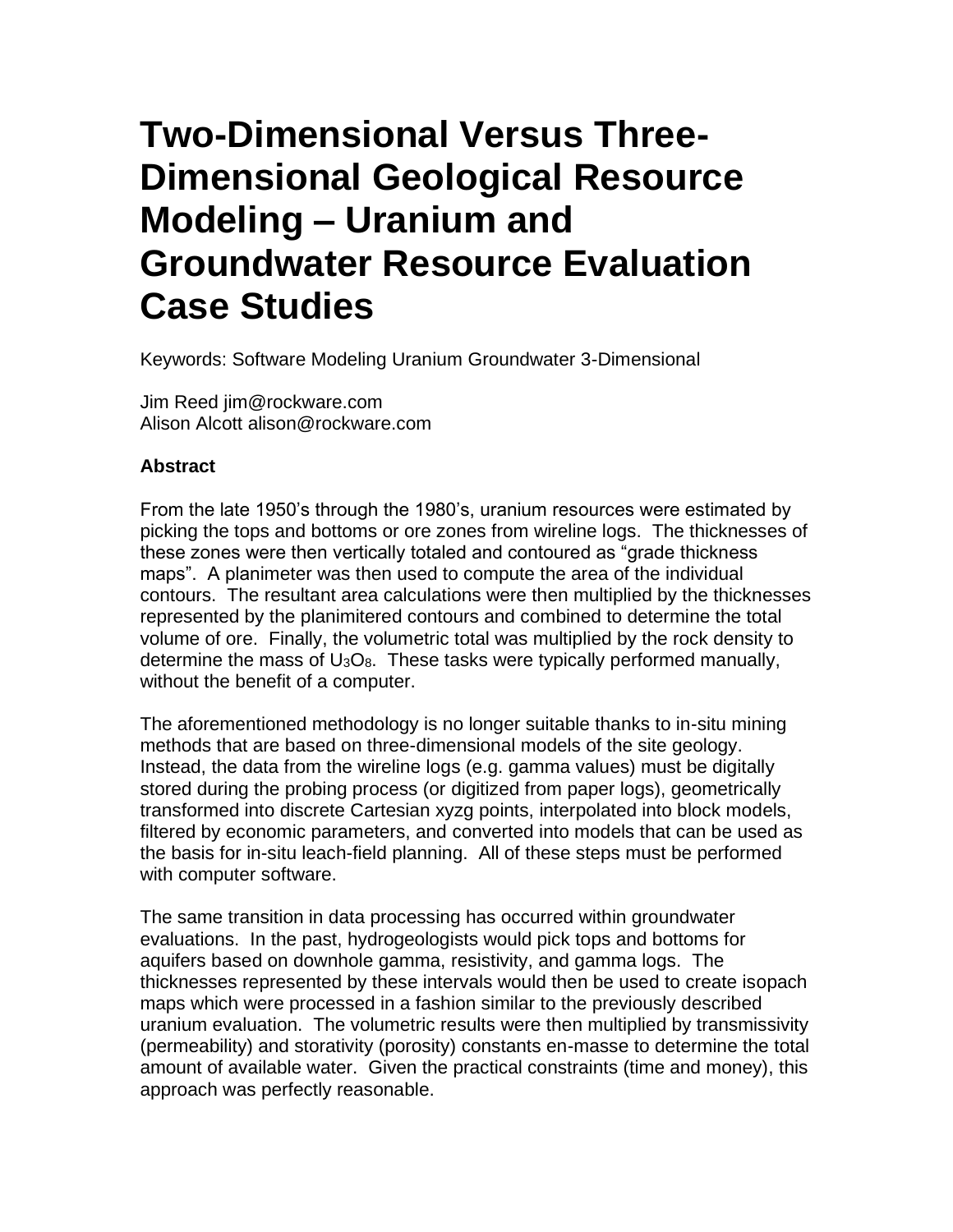Today, aquifers no longer have "tops" and "bottoms". Instead, aquifer contacts are considered to be gradational boundaries that can only be modeled with computer software. Lateral and vertical spatial variations in transmissivity and storativity are readily handled by three-dimensional modeling algorithms. The net result is more geologically-reasonable resource assessments.

Introduction

Nomenclature

2-Dimensional Versus 3-Dimensional Modeling

Uranium Evaluation – The Classical Method

Uranium Evaluation – The Modern Method

Groundwater Evaluation – The Classical Method

Groundwater Evaluation – The Modern Method

- Create a database of borehole locations (easting, northing, elevation).
	- o These locations may be derived from:
		- Log Headers
		- Maps: Requires digitizing.
		- Field Notes
	- o The location coordinates may be entered as:
		- **EXEC** Longitude/Latitude: Requires conversion to UTMs or stateplane coordinates.
		- **UTMs (Universal Transverse Mercator)**
		- State Plane Coordinates
		- Range/Township/Section: Requires conversion to UTMs via commercial "look-up" tables.
	- $\circ$  Ideally, it's best to work with a Cartesian coordinate system that uses the same units as the borehole elevation and depth information. This eliminates the potential errors later on when computing reserves (e.g. multiplying meters by feet).
	- o Create borehole location maps from database and cross-check against historical paper maps.
	- o If the elevation information is absent from the aforementioned datasets, it will be necessary to either:
		- Overlay the borehole location maps over topographic maps and manually determine the elevations.
		- Use a DEM (Digital Elevation Model) to determine the borehole elevations.
- Enter downhole geophysical data.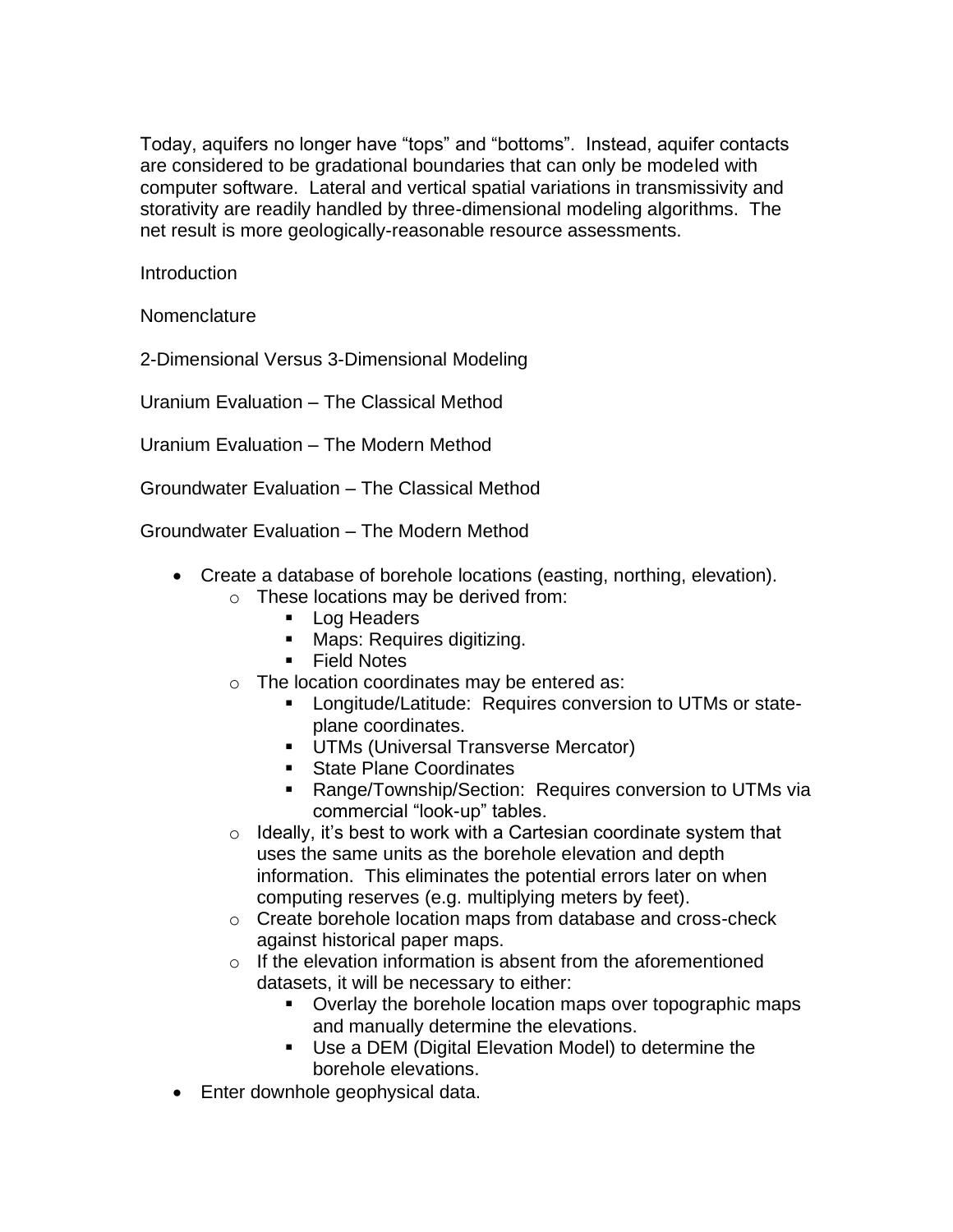- o There are two, very different approaches to the geophysical data entry.
	- Two-Dimensional (classical/fast approach):
		- Pick ore zones from paper logs.
		- Convert gamma counts to ore-grades (e.g. %U3O8).
		- Multiply average grades by interval thicknesses.
		- Enter results into borehole database for subsequent grade/thickness map generation.
		- Advantages:
			- o Fast and easy.
			- o Inexpensive.
		- Disadvantages:
			- o No ability for true, three-dimensional analysis or visualization.
			- o No ability to re-model the data based on new ore-grade cutoff levels.
	- Three-Dimensional (modern/slow approach):
		- Digitize logs. This is a slow and tedious process whereby curves (e.g. gamma, resistivity,

spontaneous potential) are traced in one of two ways:

- o Digitizing Tablet: Paper logs are taped onto a special surface and traced with an electronic stylus.
- o On-Screen Digitizer: Paper logs are scanned and displayed on-screen. Operator traces curves by moving mouse.
- The digitized data is then stored within the borehole database as quantitative information (e.g. depths and gamma counts).
- Advantages:
	- o Provides for true, three-dimensional analysis and visualization.
	- o Ore-grade cutoff levels may be varied during subsequent modeling.
	- o Subsequent analyses (e.g. stripping ratios, ISL (in-situ leach) modeling, etc.) are readily performed.
- Disadvantages:
	- o Time-consuming and tedious.
	- o Expensive.
- Enter downhole lithology data (if available) into the borehole database.
- Enter water-levels and sampling dates (if available) into the borehole database.
- Create surface-elevation model based on borehole elevations or DEM (Digital Elevation Model) – if available.
- Create ore-models: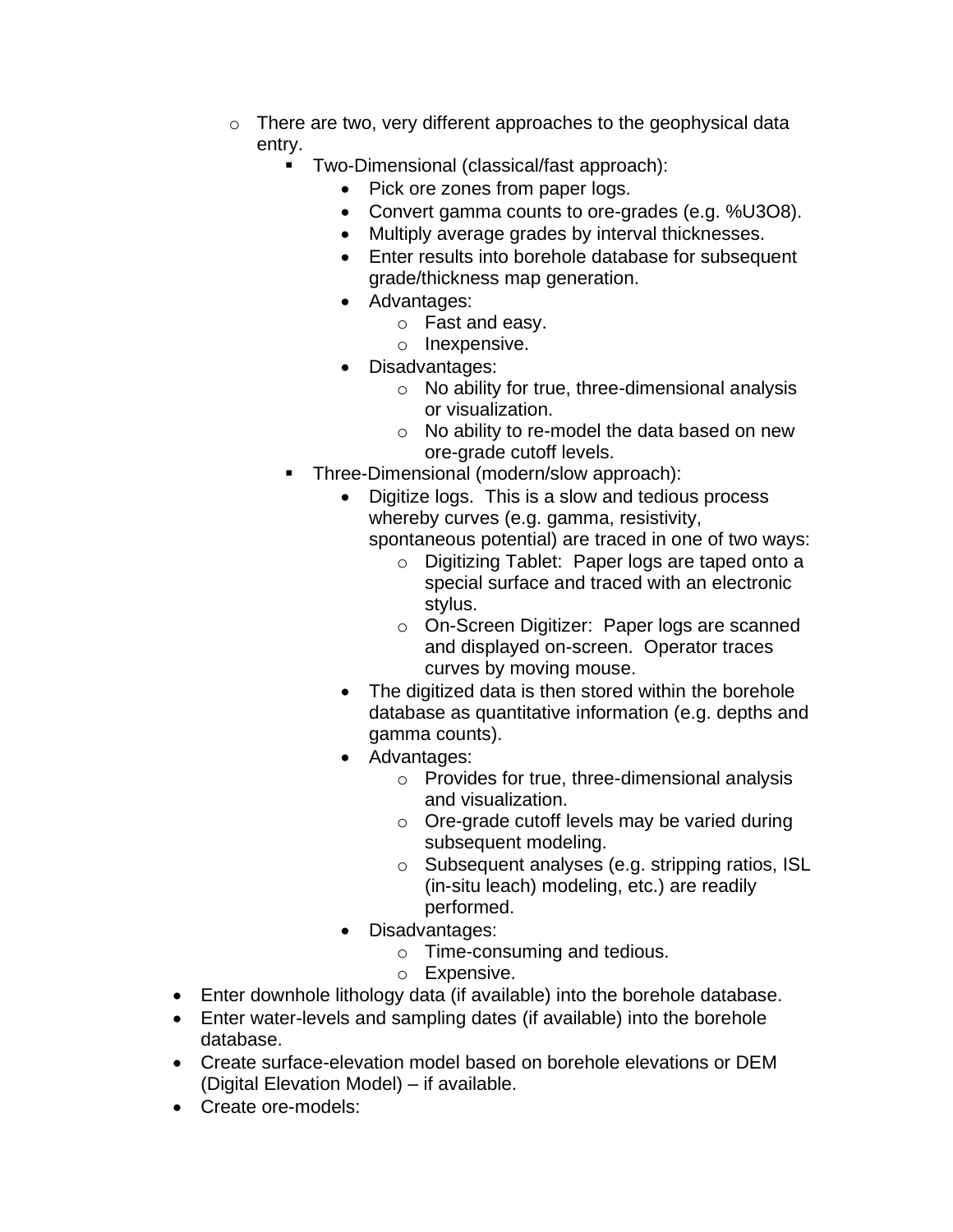- o Two-Dimensional (Grid Model): If the downhole geophysical data not been digitized (i.e. limited to grade-thickness intervals), these models will be displayed as grade-thickness contour maps.
	- Compute volumetrics (geologic reserves) based on gradethickness contour maps.
- o Three-Dimensional (Solid Model): If the downhole geophysical data has been digitized:
	- Create continuous gamma block model.
	- Convert gamma block models to %U3O8 model.
	- If downhole lithology data is available:
		- Create lithology model.
		- Use lithology model to constrain gamma values to appropriate lithologic intervals.
	- Filter %U3O8 block model based on economic cutoff level (e.g. minimum acceptable %U3O8) to determine geologic reserves.
	- Create cross-sections, fence diagrams, and threedimensional diagrams to cross-check the geological viability of the modeling and determine
- The next step is determined by the desired extraction method:
	- o Open Pit:
		- Process solid model within pit-optimization software to determine optimum pit design based on pre-defined cutoff levels (e.g. minimum grade, maximum stripping ratio, maximum bench height, etc.)
		- Manually add ramps to computer-generated pit design.
		- o Underground:
			- Superimpose mine workings plan (if three-dimensional model is available).
		- o ISL (In-Situ Leach):
			- Create resistivity and SP models based on downhole geophysical data.
			- Convert resistivity, SP, and lithology models to porosity/storativity and permeability/transmissivity models. This is a "black art" that adds significant cost.
			- **Design an injection/recovery well field.**

A quick evaluation of uranium/vanadium properties based on historical data should use the simple (classical) grade-thickness approach. By comparison, the block-model approach is simply too time consuming due to the requirement for quantitative downhole data (e.g. depths and gamma counts at regular intervals).

The uranium should be evaluated as follows:

• One or more test holes are drilled within the deposit.